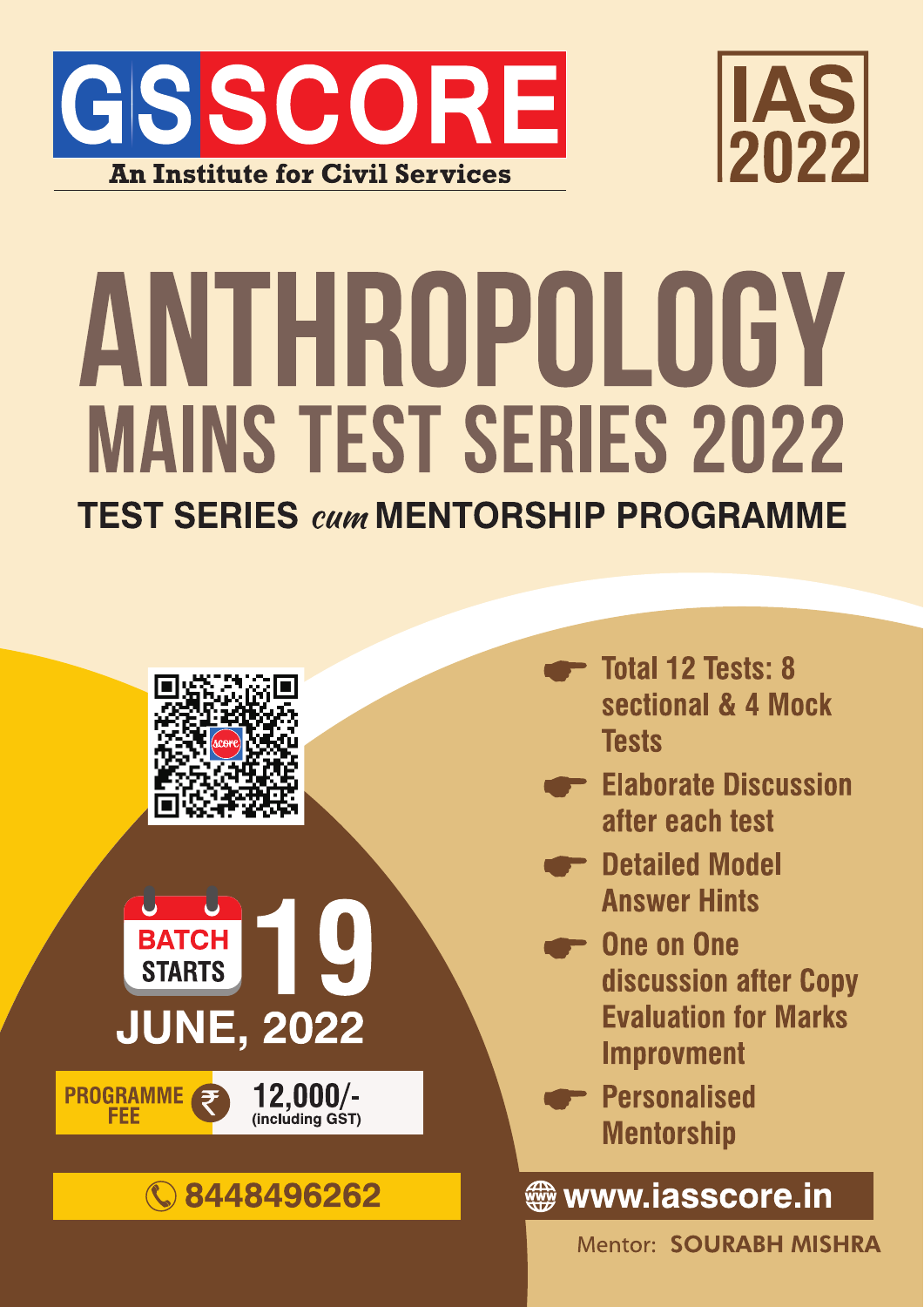

# **SESSION PLAN**

| <b>Test No. &amp; Date</b> | <b>Syllabus</b>                                                                                                                                                                                                                                                                                            |
|----------------------------|------------------------------------------------------------------------------------------------------------------------------------------------------------------------------------------------------------------------------------------------------------------------------------------------------------|
|                            | Paper 1:                                                                                                                                                                                                                                                                                                   |
|                            | development<br>of<br>1.1<br>Meaning,<br>and<br>scope<br>Anthropology.                                                                                                                                                                                                                                      |
|                            | Relationships with other disciplines: Social Sciences,<br>1.2<br>Behavioural<br>Sciences, Life Sciences,<br>Medical<br>Sciences, Earth Sciences and Humanities.                                                                                                                                            |
|                            | 1.3<br>Main branches of Anthropology, their scope and<br>relevance:                                                                                                                                                                                                                                        |
| $TEST - 1$                 | • Social-cultural Anthropology.                                                                                                                                                                                                                                                                            |
| 19 JUNE, 2022              | • Biological Anthropology.                                                                                                                                                                                                                                                                                 |
|                            | • Archaeological Anthropology.                                                                                                                                                                                                                                                                             |
|                            | • Linguistic Anthropology.                                                                                                                                                                                                                                                                                 |
|                            | Principles of Prehistoric Archaeology. Chronology:<br>1.8<br>Relative and Absolute Dating methods.                                                                                                                                                                                                         |
|                            | <b>Cultural Evolution-Broad Outlines of Prehistoric</b><br>cultures:                                                                                                                                                                                                                                       |
|                            | 1. Paleolithic 2. Mesolithic 3. Neolithic 4. Chalcolithic 5.<br>Copper-Bronze Age 6. Iron Age                                                                                                                                                                                                              |
|                            | <b>Paper 2:</b>                                                                                                                                                                                                                                                                                            |
|                            | Evolution of the Indian Culture and Civilization<br>1.1<br>- Prehistoric (Palaeolithic, Mesolithic, Neolithic<br>and Neolithic - Chalcolithic). Protohistoric (Indus<br>Civilization): Pre- Harappan, Harappan and post-<br>Harappan cultures. Contributions of tribal cultures<br>to Indian civilization. |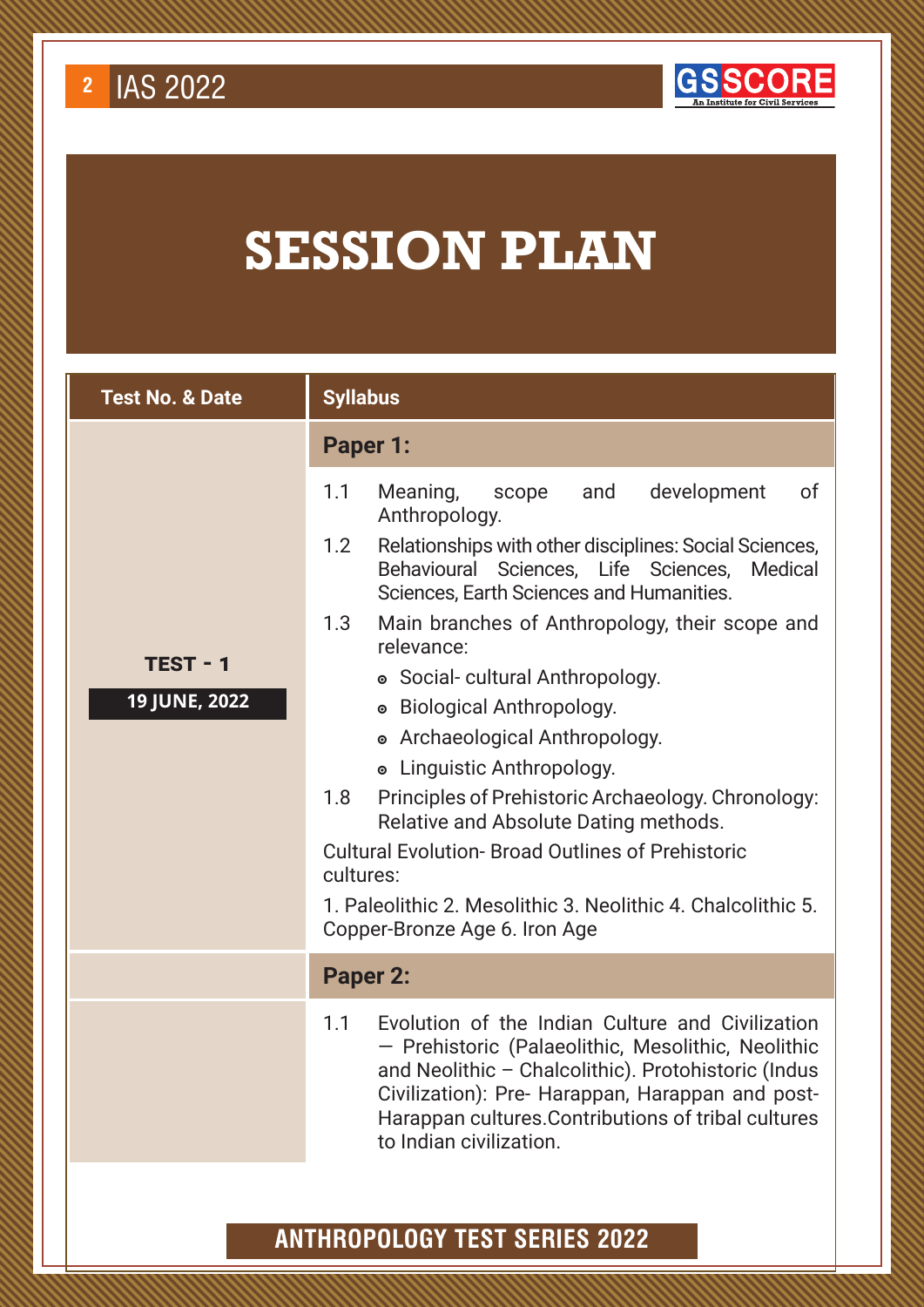

**TEST - 2**

**26 JUNE, 2022**

| 1.2 | Palaeo – anthropological evidence from India   |
|-----|------------------------------------------------|
|     | with special reference to Siwaliks and Narmada |
|     | basin (Ramapithecus, Sivapithecus and Narmada  |
|     | Man).                                          |

1.3 Ethno-archaeology in India: The concept of ethnoarchaeology; Survivals and Parallels among the hunting, foraging, fishing, pastoral and peasant communities including arts and crafts producing communities.

#### **Paper 1:**

- 1.4 Human Evolution and emergence of Man: 1. Biological and Cultural factors in human evolution. 2. Theories of Organic Evolution (Pre- Darwinian, Darwinian and Post-Darwinian). 3. Synthetic theory of evolution; Brief outline of terms and concepts of evolutionary biology (Doll's rule, Cope's rule, Gause's rule, parallelism, convergence, adaptive radiation, and mosaic evolution).
- 1.5 Characteristics of Primates; Evolutionary Trend and Primate Taxonomy; Primate Adaptations; (Arboreal and Terrestrial) Primate Taxonomy; Primate Behaviour; Tertiary and Quaternary fossil primates; Living Major Primates; Comparative Anatomy of Man and Apes; Skeletal changes due to erect posture and its implications.
- 1.6 Phylogenetic status, characteristics and geographical distribution of the following: 1. Social Sciences, Behavioural Sciences, Life Sciences, Medical Sciences, Earth Sciences and Humanities. 2. Homo erectus: Africa (Paranthropus), Europe (Homo erectus heidelbergensis), Asia (Homo erectus javanicus, Homo erectus pekinensis). 3. Neanderthal Man- La-Chapelle-aux-saints (Classical type), Mt. Carmel (Progressive type). 4. Rhodesian man. 5. Homo sapiens — Cromagn on, Grimaldi and Chancelade.
- 1.7 The biological basis of life: The Cell, DNA structure and replication, Protein Synthesis, Gene, Mutation, Chromosomes, and Cell Division.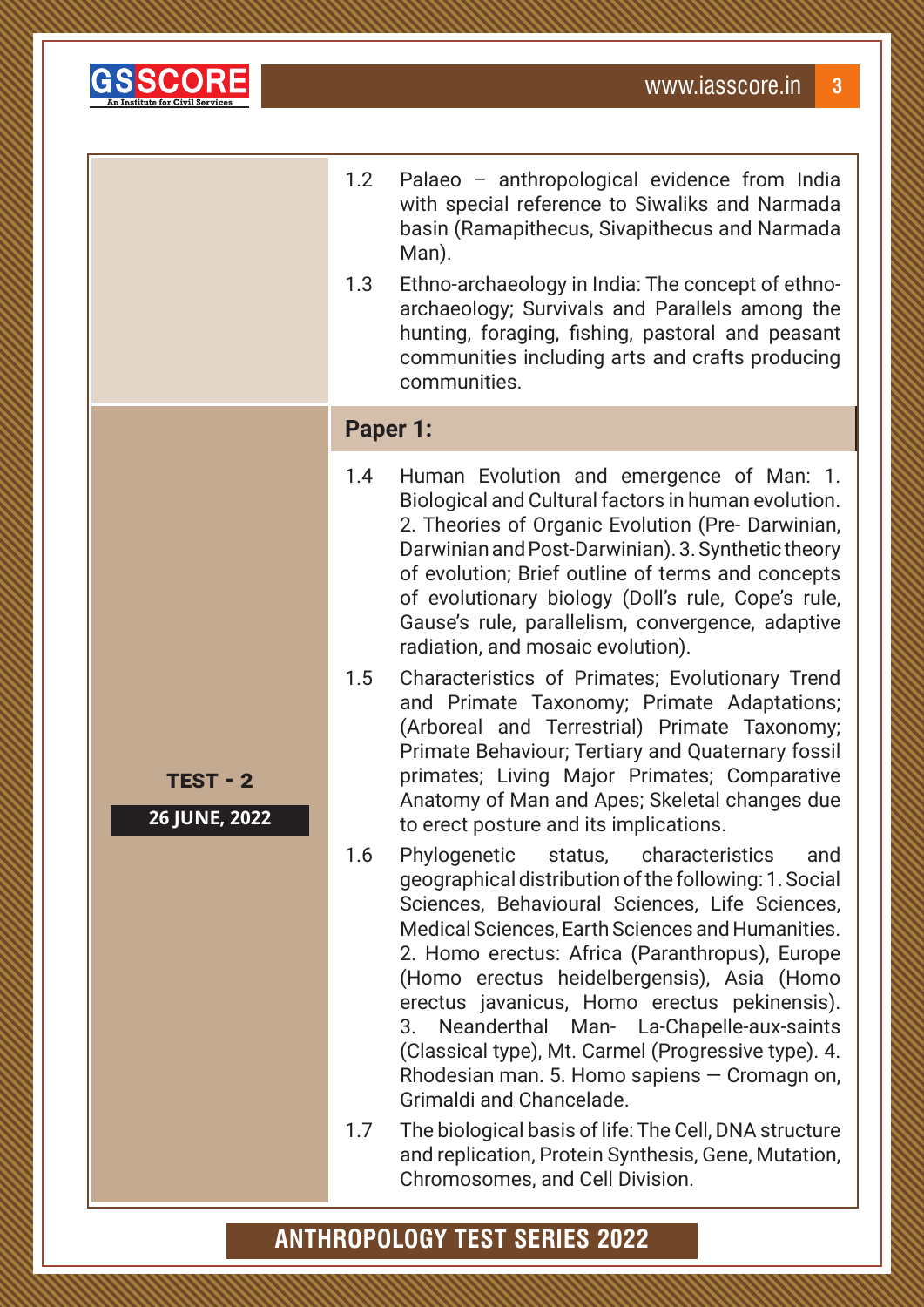



|         | 9.1 | Human Genetics - Methods and Application:<br>Methods for study of genetic principles in man-<br>family study (pedigree analysis, twin study,<br>child, co-twin method, cytogenetic<br>foster<br>method, chromosomal and karyo-type analysis),<br>biochemical methods, immunological methods,<br>D.N.A. technology and recombinant technologies.                              |
|---------|-----|------------------------------------------------------------------------------------------------------------------------------------------------------------------------------------------------------------------------------------------------------------------------------------------------------------------------------------------------------------------------------|
|         | 9.2 | Mendelian genetics in man-family study, single<br>factor, multifactor, lethal, sub-lethal and polygenic<br>inheritance in man.                                                                                                                                                                                                                                               |
|         | 9.3 | Concept of genetic polymorphism and selection,<br>population, HardyWeinberg<br>Mendelian<br>law;<br>causes and changes which bring down frequency<br>mutation, isolation, migration, selection,<br>inbreeding and genetic drift. Consanguineous and<br>non consanguineous mating, genetic load, genetic<br>effect of consanguineous and cousin marriages.                    |
|         | 9.4 | Chromosomes and chromosomal aberrations in<br>man methodology.                                                                                                                                                                                                                                                                                                               |
|         |     | • Numerical and structural aberrations (disorders).<br>• Sex chromosomal aberrations - Klinefelter<br>(XXY), Turner (XO), Super female (XXX), intersex<br>and other syndromic disorders.<br>• Autosomal aberrations - Down syndrome,<br>Patau, Edward and Cri-du-chat syndromes.<br>• Genetic imprints in human disease, genetic<br>screening, genetic counseling, human DNA |
|         |     | profiling, gene mapping and genome study.                                                                                                                                                                                                                                                                                                                                    |
|         |     | <b>Paper 1:</b>                                                                                                                                                                                                                                                                                                                                                              |
| 江 - 3   | 9.5 | Race and racism, biological basis of morphological<br>variation of non-metric and metric characters.<br>Racial criteria, racial traits in relation to heredity and<br>environment; biological basis of racial classification,<br>racial differentiation and race crossing in man.                                                                                            |
| Y, 2022 |     |                                                                                                                                                                                                                                                                                                                                                                              |

9.6 Age, sex and population variation as genetic marker-ABO, Rh blood groups, HLA Hp, transferring, Gm, blood enzymes. Physiological characteristics-Hb level, body fat, pulse rate, respiratory functions and sensory perceptions in different cultural and socio-economic groups.

# **ANTHROPOLOGY TEST SERIES 2022**

**TES** 

**03 JUL**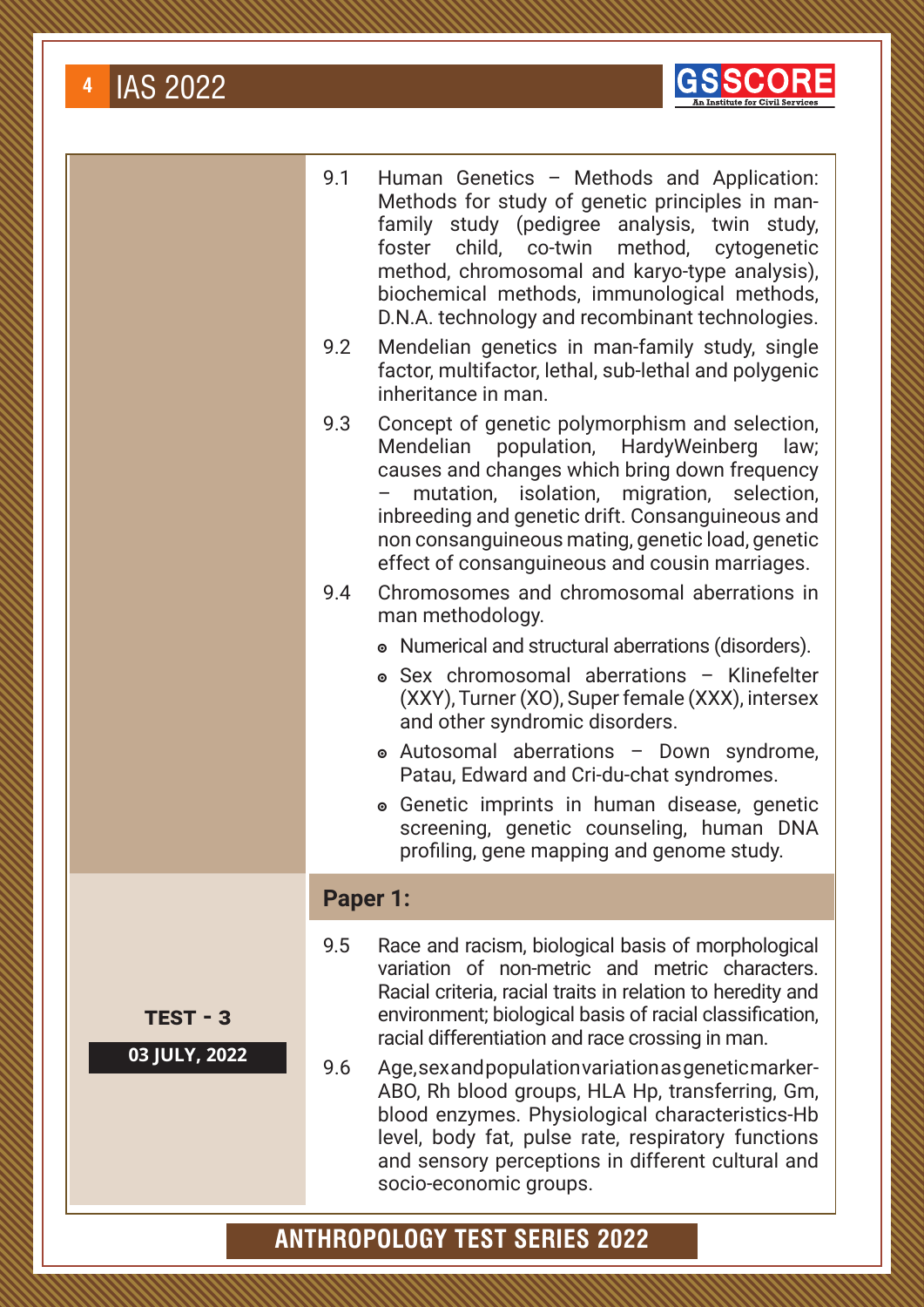

|               | 9.7      | Concepts and methods of Ecological Anthropology.<br>Bio-cultural Adaptations - Genetic and Non-<br>genetic factors. Man's physiological responses<br>to environmental stresses: hot desert, cold, high<br>altitude climate.                                                                                                                                                                                                                       |
|---------------|----------|---------------------------------------------------------------------------------------------------------------------------------------------------------------------------------------------------------------------------------------------------------------------------------------------------------------------------------------------------------------------------------------------------------------------------------------------------|
|               | 9.8      | Epidemiological Anthropology: Health and disease.<br>Infectious and noninfectious diseases. Nutritional<br>deficiency related diseases.                                                                                                                                                                                                                                                                                                           |
|               | 10.      | Concept of human growth and development:<br>stages of growth $-$ prenatal, natal, infant,<br>childhood, adolescence, maturity, senescence.<br>Factors affecting growth and development genetic,<br>environmental, biochemical, nutritional, cultural and<br>socio-economic. Ageing and senescence. Theories<br>and observations - biological and chronological<br>longevity. Human physique and somatotypes.<br>Methodologies for growth studies. |
|               |          | 11.1 Relevance of menarche, menopause and other<br>bioevents to fertility. Fertility patterns<br>and<br>differentials.                                                                                                                                                                                                                                                                                                                            |
|               |          | 11.2 Demographic theories- biological, social and<br>cultural.                                                                                                                                                                                                                                                                                                                                                                                    |
|               | 11.3     | Biological and socio-ecological factors influencing<br>fecundity, fertility, natality and mortality.                                                                                                                                                                                                                                                                                                                                              |
|               | 12.      | Applications of Anthropology: Anthropology of<br>sports, Nutritional Anthropology, Anthropology<br>in designing of defence and other equipments,<br>Forensic Anthropology, Methods and principles<br>of personal identification and reconstruction,<br>Applied human genetics - Paternity diagnosis,<br>genetic counseling and eugenics, DNA technology<br>in diseases and medicine, serogenetics and<br>cytogenetics in reproductive biology.    |
| $TEST - 4$    | Paper 1: |                                                                                                                                                                                                                                                                                                                                                                                                                                                   |
| 10 JULY, 2022 | 2.1      | The Nature of Culture: The concept<br>and<br>characteristics of culture and civilization;<br>Ethnocentrism vis-à-vis cultural Relativism.                                                                                                                                                                                                                                                                                                         |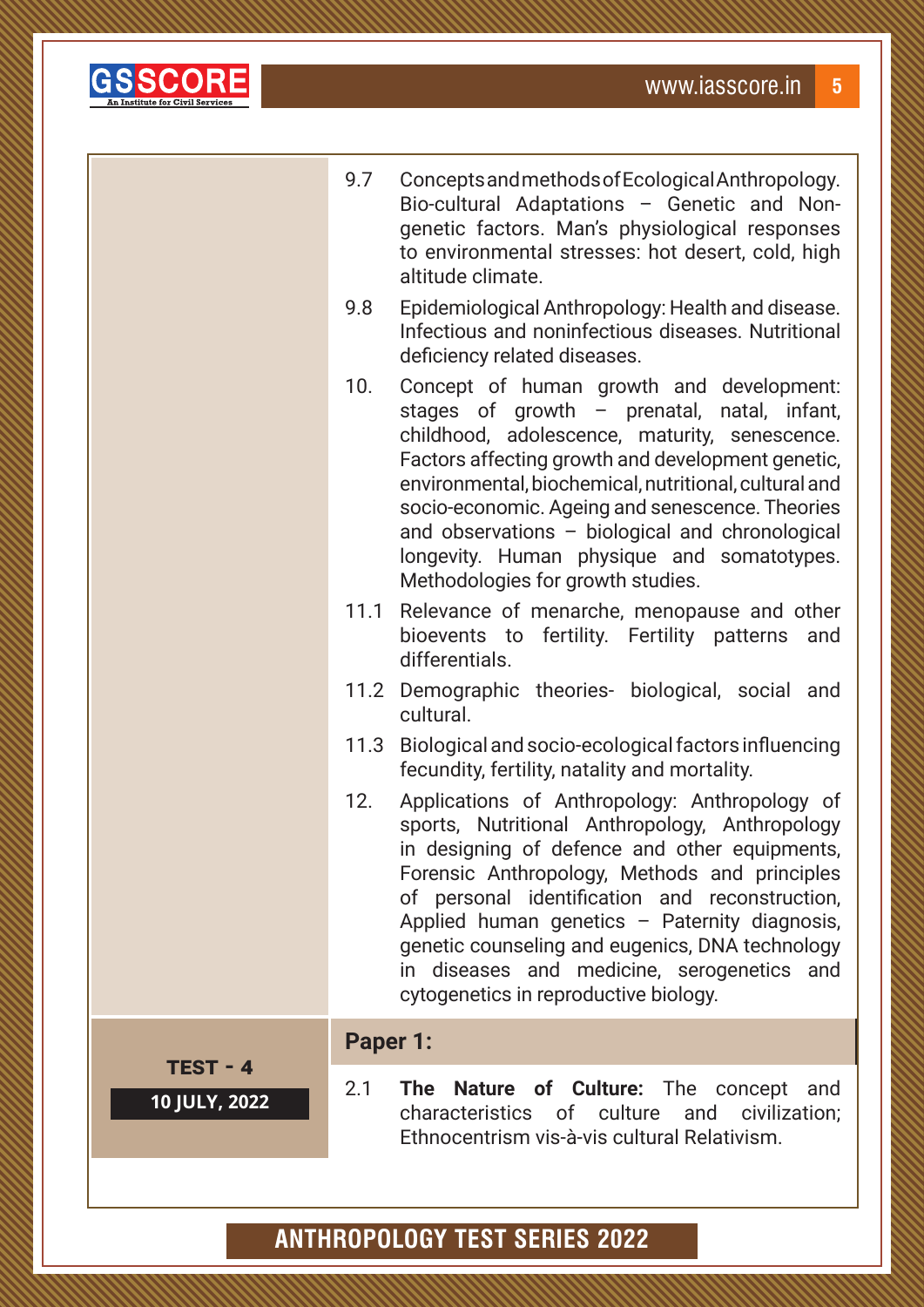

- 2.2 **The Nature of Society:** Concept of Society; Society and Culture; Social Institutions; Social groups; and Social stratification.
- 2.3 **Marriage:** Definition and universality; Laws of marriage (endogamy, exogamy, hypergamy, hypogamy, incest taboo); Types of marriage (monogamy, polygamy, polyandry, group marriage). Functions of marriage; Marriage regulations (preferential, prescriptive and proscriptive); Marriage payments (bride wealth and dowry).
- 2.4 **Family:** Definition and universality; Family, household and domestic groups; functions of family; Types of family (from the perspectives of structure, blood relation, marriage, residence and succession); Impact of urbanization, industrialization and feminist movements on family.
- 2.5 **Kinship:** Consanguinity and Affinity; Principles and types of descent (Unilineal, Double, Bilateral, Ambilineal); Forms of descent groups (lineage, clan, phratry, moiety and kindred); Kinship terminology (descriptive and classificatory); Descent, Filiation and Complementary Filiation; Descent and Alliance.
- 3. **Economic organization:** Meaning, scope and relevance of economic anthropology; Formalist and Substantivist debate; Principles governing production, distribution and exchange (reciprocity, redistribution and market), in communities, subsisting on hunting and gathering, fishing, swiddening, pastoralism, horticulture, and agriculture; globalization and indigenous economic systems.
- 4. **Political organization and Social Control:** Band, tribe, chiefdom, kingdom and state; concepts of power, authority and legitimacy; social control, law and justice in simple societies.
- 5. **Religion:** Anthropological approaches to the study of religion (evolutionary, psychological and functional); monotheism and polytheism; sacred and profane; myths and rituals; forms of religion in tribal and peasant societies (animism, animatism, fetishism, naturism and totemism); religion, magic and science distinguished; magico religious functionaries (priest, shaman, medicine man, sorcerer and witch).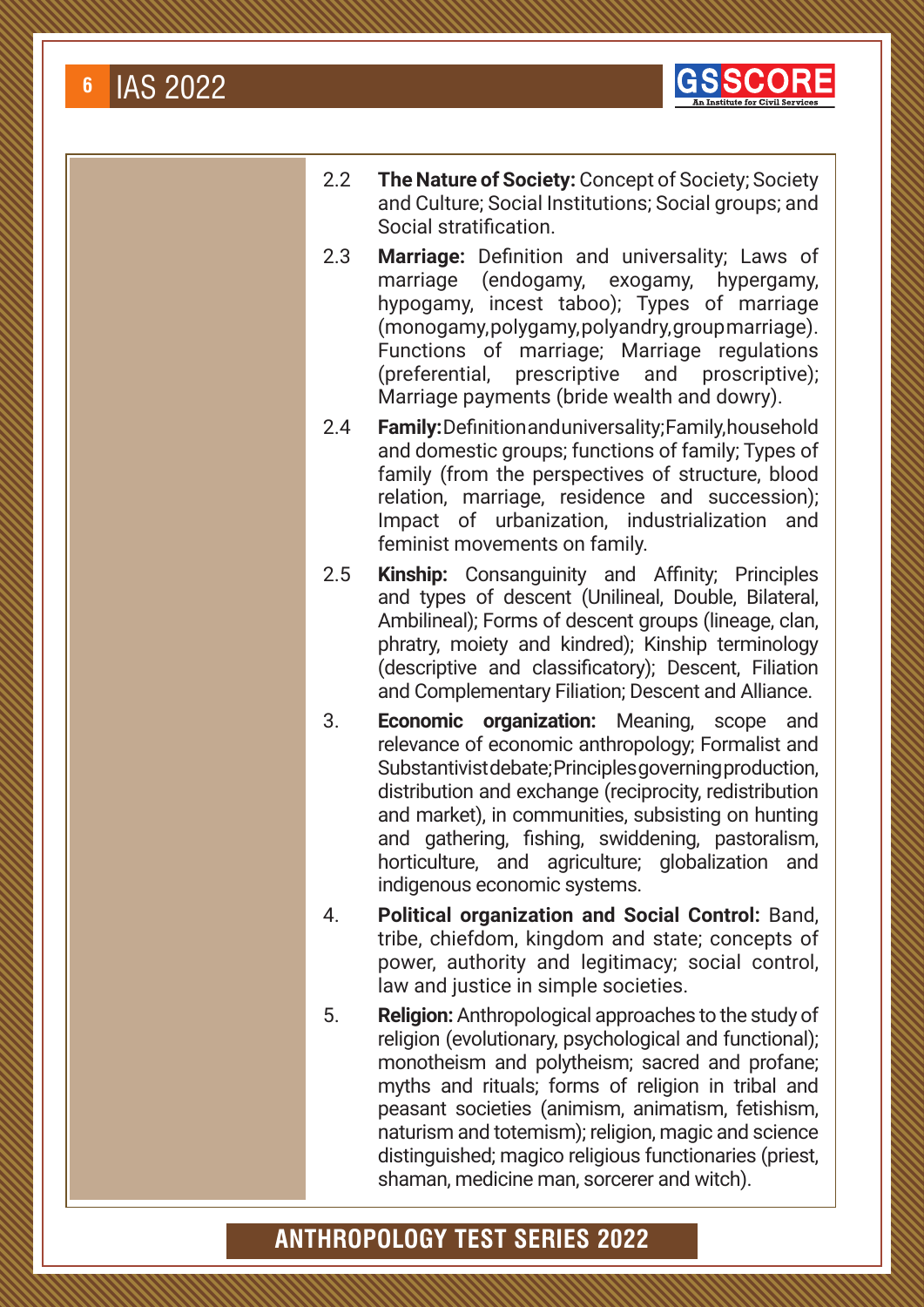

#### **Paper 1:**

| 6. | <b>Anthropological theories:</b> |
|----|----------------------------------|
|----|----------------------------------|

- a. Classical evolutionism (Tylor, Morgan and Frazer)
- b. Historical particularism (Boas); Diffusion-ism (British, German and American)
- c. Functionalism (Malinowski); Structuralfunctionalism (Radcliffe-Brown)
- d. Structuralism (L'evi Strauss and E. Leach)
- e. Culture and personality (Benedict, Mead, Linton, Kardiner and Cora – du Bois)
- f. Neo evolutionism (Childe, White, Steward, Sahlins and Service) Cultural materialism (Harris)
- g. Symbolic and interpretive theories (Turner, Schneider and Geertz) Cognitive theories (Tyler, Conklin)
- h. Post- modernism in anthropology
- 7. Culture, language and communication: Nature, origin and characteristics of language; verbal and non-verbal communication; social context of language use.
- 8. Research methods in anthropology:
	- Fieldwork tradition in anthropology
	- Distinction between technique, method and methodology
	- Tools of data collection: observation, interview, schedules, questionnaire, Case study, genealogy, life-history, oral history, secondary sources of information, participatory methods.
	- Analysis, interpretation and presentation of data

#### **Paper 2**

**TEST - 5**

**17 JULY, 2022**

2. Demographic profile of India — Ethnic and linguistic elements in the Indian population and their distribution. Indian population  $-$  factors influencing its structure and growth.

# **ANTHROPOLOGY TEST SERIES 2022**

**TEST - 6**

**24 JULY, 2022**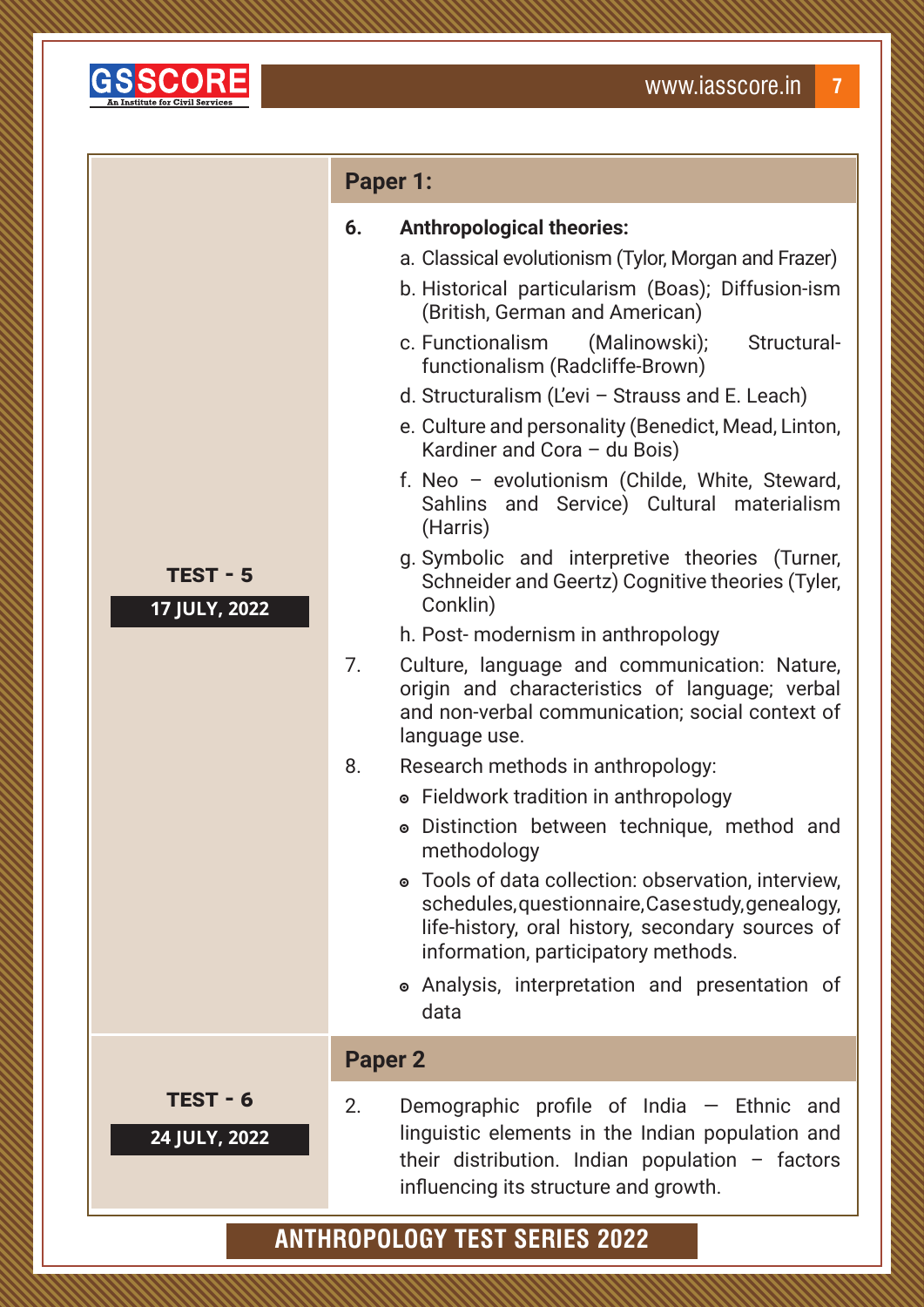

|    | 3.1            | The structure and nature of the traditional Indian<br>social system - Varnashrama, Purushartha,<br>Karma, Rina and Rebirth.                                                                                                                                                                                |
|----|----------------|------------------------------------------------------------------------------------------------------------------------------------------------------------------------------------------------------------------------------------------------------------------------------------------------------------|
|    | 3.2            | CastesysteminIndia-structureandcharacteristics,<br>Varna and caste, Theories of origin of caste<br>system, Dominant caste, Caste mobility, Future<br>of caste system, Jajmani system, Tribe- caste<br>continuum.                                                                                           |
|    | 3.3            | Sacred Complex and Nature-Man-Spirit Complex.                                                                                                                                                                                                                                                              |
|    | 3.4            | Impact of Buddhism, Jainism, Islam<br>and<br>Christianity on Indian society.                                                                                                                                                                                                                               |
|    | 4.             | Emergence and growth of anthropology in India-<br>Contributions of the 18th, 19th and early 20th<br>Century scholar-administrators. Contributions of<br>Indian anthropologists to tribal and caste studies.                                                                                                |
|    | 5.1            | Indian Village: Significance of village study in India;<br>Indian village as a social system; Traditional and<br>changing patterns of settlement and inter-caste<br>relations; Agrarian relations in Indian villages;<br>Impact of globalization on Indian villages.                                       |
|    | 5.2            | Linguistic and religious minorities and their social,<br>political and economic status.                                                                                                                                                                                                                    |
|    | 5.3            | Indigenous and exogenous processes of socio-<br>cultural change in Indian society: Sanskritization,<br>Westernization, Modernization; Inter-play of little<br>and great traditions; Panchayati raj and social<br>change; Media and social change.                                                          |
|    | <b>Paper 2</b> |                                                                                                                                                                                                                                                                                                            |
| 22 | 6.1<br>6.2     | Tribal situation in India - Bio-genetic variability,<br>linguistic and socio-economic characteristics of<br>tribal populations and their distribution.<br>Problems of the tribal Communities $-$ land<br>alienation, poverty, indebtedness, low literacy,<br>educational facilities, unemployment,<br>poor |
|    |                | underemployment, health and nutrition.                                                                                                                                                                                                                                                                     |

# **ANTHROPOLOGY TEST SERIES 2022**

**TEST - 7**

**31 JULY, 20**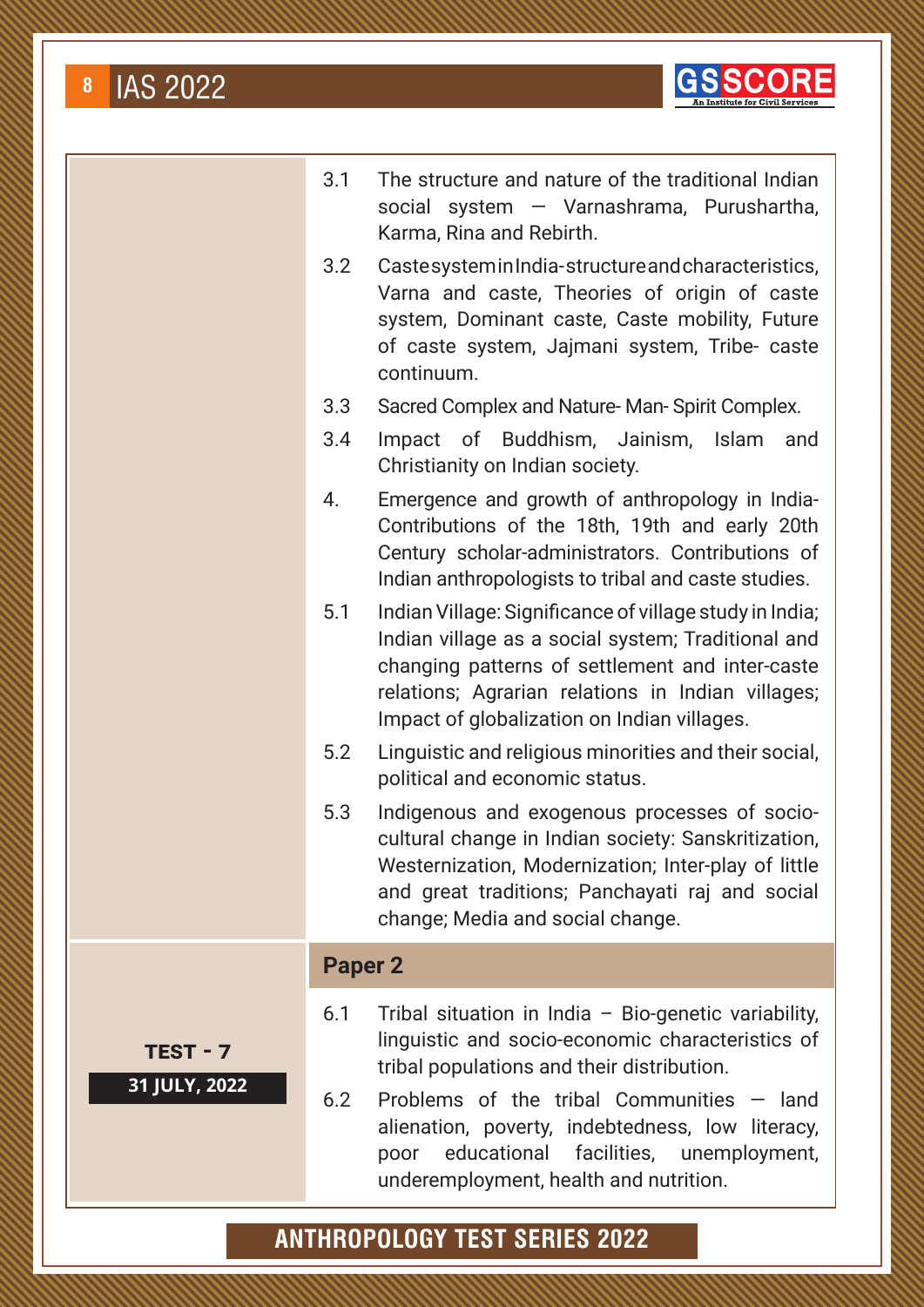

|                             | 6.3<br>7.1     | Developmental projects and their impact on tribal<br>displacement and problems of rehabilitation.<br>Development of forest policy and tribals. Impact<br>of urbanization and industrialization on tribal<br>populations.<br>Problems of exploitation and deprivation of<br>Scheduled Castes, Scheduled Tribes and Other<br>Backward Classes. Constitutional safeguards for<br>Scheduled Tribes and Scheduled Castes. |
|-----------------------------|----------------|----------------------------------------------------------------------------------------------------------------------------------------------------------------------------------------------------------------------------------------------------------------------------------------------------------------------------------------------------------------------------------------------------------------------|
|                             | 7.2            | Social change and contemporary tribal societies:<br>Impact of modern democratic institutions,<br>development programmes and welfare measures<br>on tribals and weaker sections.                                                                                                                                                                                                                                      |
|                             | 7.3            | The concept of ethnicity; Ethnic conflicts and political<br>developments; Unrest among tribal communities;<br>Regionalism and demand for autonomy; Pseudo-<br>tribalism; Social change among the tribes during<br>colonial and post-Independent India.                                                                                                                                                               |
|                             | <b>Paper 2</b> |                                                                                                                                                                                                                                                                                                                                                                                                                      |
|                             | 8.1            | Impact of Hinduism, Buddhism, Christianity, Islam                                                                                                                                                                                                                                                                                                                                                                    |
|                             | 8.2            | and other religions on tribal societies.<br>Tribe and nation state - a comparative study of tribal                                                                                                                                                                                                                                                                                                                   |
| TEST - 8<br>07 AUGUST, 2022 | 9.1            | communities in India and other countries.<br>History of administration of tribal areas, tribal<br>policies, plans, programmes of tribal development<br>and their implementation. The concept of PTGs<br>(Primitive Tribal Groups), their distribution, special<br>programmes for their development. Role of N.G.O.s<br>in tribal development.                                                                        |
|                             | 9.2            | Role of anthropology in tribal and<br>rural<br>development.                                                                                                                                                                                                                                                                                                                                                          |
|                             | 9.3            | Contributions of anthropology to the under-<br>standing of regionalism, communalism, and ethnic<br>and political movements.                                                                                                                                                                                                                                                                                          |